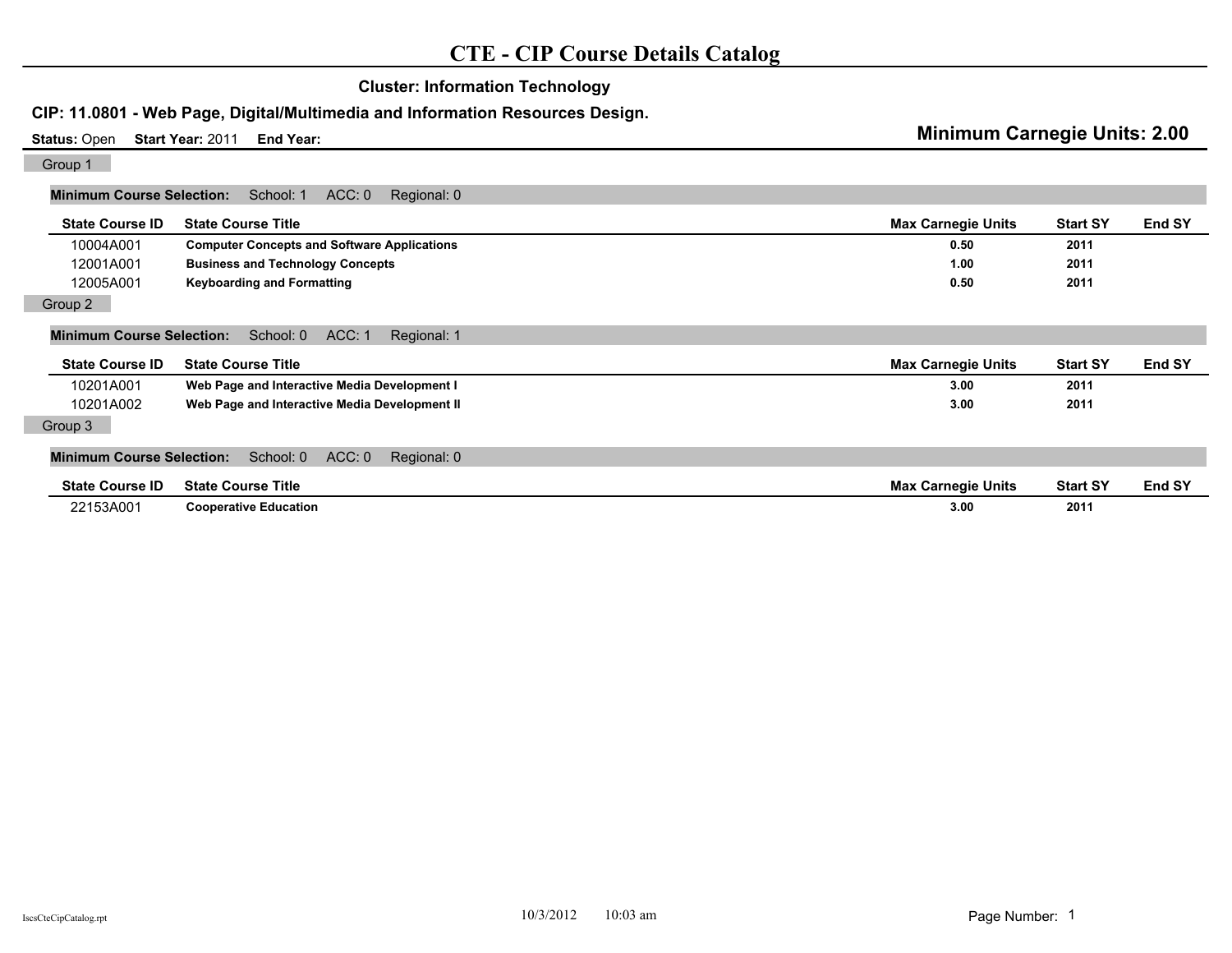## **Cluster: Information Technology**

## **Course Descriptions**

## **CIP: 11.0801 - Web Page, Digital/Multimedia and Information Resources Design.**

## State Course ID:  $10004A001$  Course Title: Computer Concepts and Software Applications

Computer Concepts and Software Applications is an orientation-level course designed to develop awareness and understanding of application software and equipment used by employees to perform tasks in business, marketing and management. Students will apply problem -solving skills to hands-on, real-life situations using a variety of software applications, such as word processing, spreadsheets, database management, presentation software, and desktop publishing. Students will explore topics related to computer concepts, operating systems, telecommunications and emerging technologies. The development of employability skills, as well as transition skills, will be included in the course as well as an understanding of the ethical considerations that arise in using information processing equipment and gaining access to available databases.

#### **State Course ID:** 12001A001 **Business and Technology Concepts Course Title:**

This orientation-level course will provide an overview of all aspects of business marketing and management, including the concepts, functions, and skills required for meeting the challenges of operating a business in a global economy. Topics covered will include the various forms of business ownership, including entrepreneurship, as well as the basic functional areas of business (finance, management, marketing, administration and production). Students will be introduced to a wide range of careers in fields such as accounting, financial services, information technology, marketing, and management. Emphasis will be placed on using the computer while studying applications in these careers along with communication skills (thinking, listening, composing, revising, editing, and speaking), math and problem solving. Business ethics as well as other workplace skills will be taught and integrated within this course. This course is not intended to meet the consumer education requirement, but rather to provide preparation for the skill level courses that make up the Business, Marketing and Management occupations programs.

#### State Course ID: 12005A001 **Course Title: Keyboarding and Formatting**

Keyboarding and Formatting is a course designed to develop basic skills in touch keyboarding techniques for entering alphabetic, numeric, and symbol information found on computers and terminals. Students will learn to edit and format text and paragraphs, change fonts, work with headers and footers, cut and paste text, create and use tab keys, create labels, and work with multiple windows. Students will format documents such as letters, envelopes, memorandums, reports, and tables for personal, educational, and business uses. During the second half of the course, major emphasis is placed on formatting documents, improving proofreading skills, and increasing speed and accuracy.

#### State Course ID: 10201A001 Course Title: Web Page and Interactive Media Development I

Web Page and Interactive Media Development I is a skill-level course designed to prepare students to plan, design, create and maintain web pages and sites. Students will learn the fundamentals of web page design using HTML, HTML editors, and graphic editors as well as programming tools such as JavaScript. Students will work in a project-based environment to create a working website. Students will learn to create pages, add hyperlinks, make tables and frames, create forms, integrate images, and set styles. Students will use image-editing programs to manipulate scanned images, computer graphics, and original artwork. Instruction will include creating graphical headers, interactive menus and buttons, and visually appealing backgrounds. Students will use hardware and software to capture, edit, create, and compress audio and video clips.